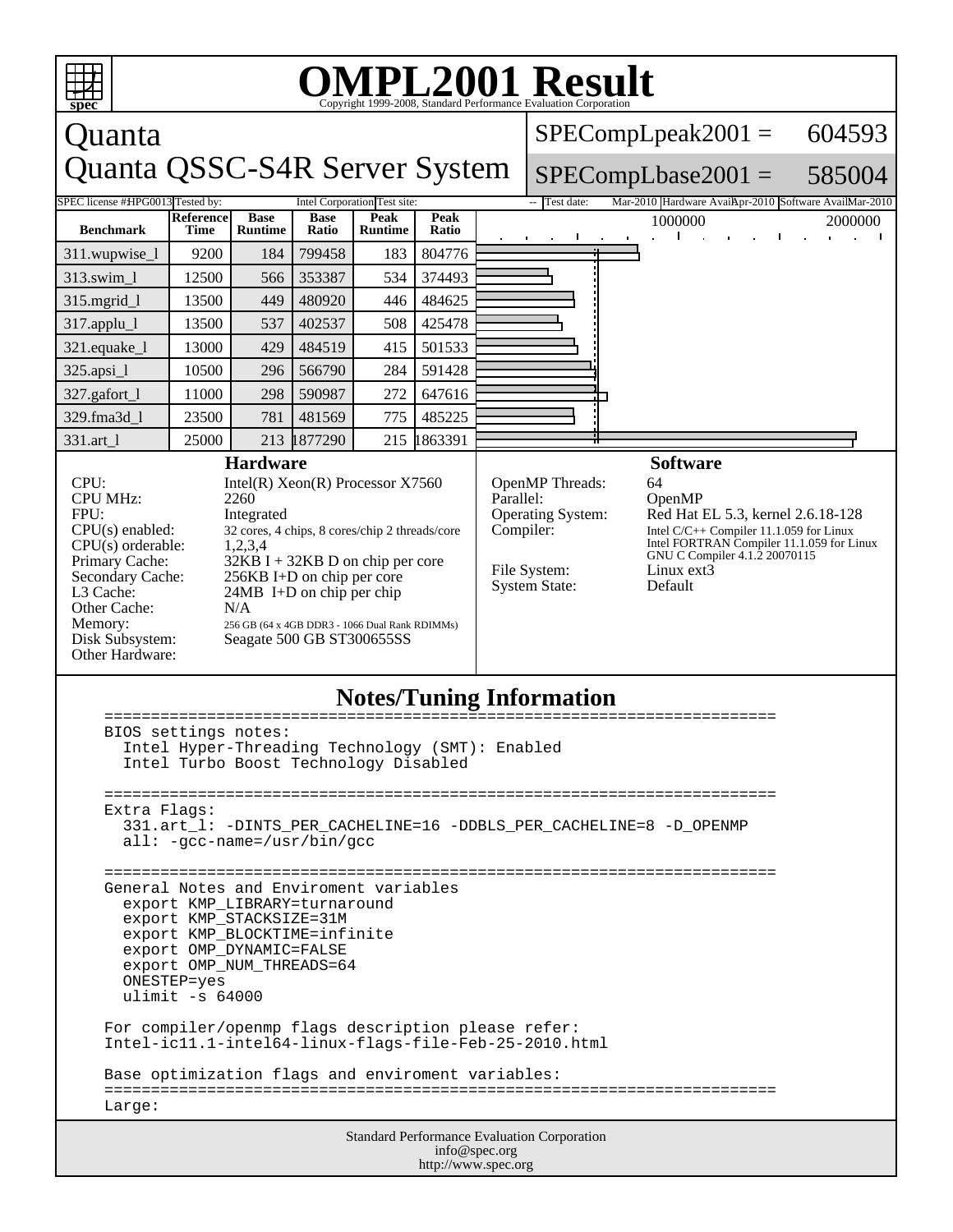|        | <b>OMPL2001 Result</b><br>Copyright 1999-2008, Standard Performance Evaluation Corporation                                                                                                                                                                                                                                                                                                                                                                                                                                                                                                                                                                                       |                                                                      |        |  |  |  |
|--------|----------------------------------------------------------------------------------------------------------------------------------------------------------------------------------------------------------------------------------------------------------------------------------------------------------------------------------------------------------------------------------------------------------------------------------------------------------------------------------------------------------------------------------------------------------------------------------------------------------------------------------------------------------------------------------|----------------------------------------------------------------------|--------|--|--|--|
| Quanta |                                                                                                                                                                                                                                                                                                                                                                                                                                                                                                                                                                                                                                                                                  | $SPECompLpeak2001 =$                                                 | 604593 |  |  |  |
|        | Quanta QSSC-S4R Server System                                                                                                                                                                                                                                                                                                                                                                                                                                                                                                                                                                                                                                                    | $SPECompLbase2001 = 585004$                                          |        |  |  |  |
|        | SPEC license #HPG0013 Tested by:<br>Intel Corporation Test site:                                                                                                                                                                                                                                                                                                                                                                                                                                                                                                                                                                                                                 | Mar-2010 Hardware AvailApr-2010 Software AvailMar-2010<br>Test date: |        |  |  |  |
|        | <b>Notes/Tuning Information (Continued)</b><br>$= -03 -xSSE4.2 -ipol$ -openmp<br>OPTIMIZE<br>$COPTIMIZE = -ansi-alias$<br>$PORTABILITY = -mcmodel=medium -shared-intel$<br>export KMP_AFFINITY=scatter, 1<br>Peak optimization flags and enviroment variables:<br>Large:<br>OPTIMIZE = $-03 - xSSE4.2 - ipo1 - openmp - red$<br>export KMP_AFFINITY=compact, 1<br>Peak per-benchmark optimization flags and enviroment variables:<br>=========<br>311.wupwise l<br>export KMP_AFFINITY=scatter, 1<br>313.swim m<br>OPTIMIZE=-03 -xSSE4.2 -ipol -openmp -opt-streaming-stores always -align -rcd<br>PORTABILITY = -mcmodel=medium -shared-intel<br>export KMP_AFFINITY=scatter, 1 |                                                                      |        |  |  |  |
|        | export OMP_NUM_THREADS=32<br>========================<br>====================================<br>315.mgrid l<br>OPTIMIZE=-03 -xSSE4.2 -ipo1 -openmp -fno-alias -rcd<br>317.applu l<br>PORTABILITY = -mcmodel=medium -shared-intel<br>export KMP_AFFINITY=scatter, 0<br>321.equake 1                                                                                                                                                                                                                                                                                                                                                                                              |                                                                      |        |  |  |  |
|        | export KMP_AFFINITY=scatter, 1<br>export OMP_NUM_THREADS=32<br>325.appsi l<br>OPTIMIZE=-03 -xSSE4.2 -ipo1 -openmp<br>export KMP_AFFINITY=scatter, 0                                                                                                                                                                                                                                                                                                                                                                                                                                                                                                                              |                                                                      |        |  |  |  |
|        | ----------------------------------<br>$327.\sigma$ afort l<br>PORTABILITY = -mcmodel=medium -shared-intel<br>export KMP AFFINITY=scatter, 0                                                                                                                                                                                                                                                                                                                                                                                                                                                                                                                                      |                                                                      |        |  |  |  |
|        | 329.fma3d l<br>FOPTIMIZE=-no-prec-sqrt -fp-model fast=2                                                                                                                                                                                                                                                                                                                                                                                                                                                                                                                                                                                                                          |                                                                      |        |  |  |  |
|        | 331.art l<br>COPTIMIZE=-ansi-alias                                                                                                                                                                                                                                                                                                                                                                                                                                                                                                                                                                                                                                               |                                                                      |        |  |  |  |
|        | Standard Performance Evaluation Corporation                                                                                                                                                                                                                                                                                                                                                                                                                                                                                                                                                                                                                                      |                                                                      |        |  |  |  |

| info@spec.org       |  |
|---------------------|--|
| http://www.spec.org |  |